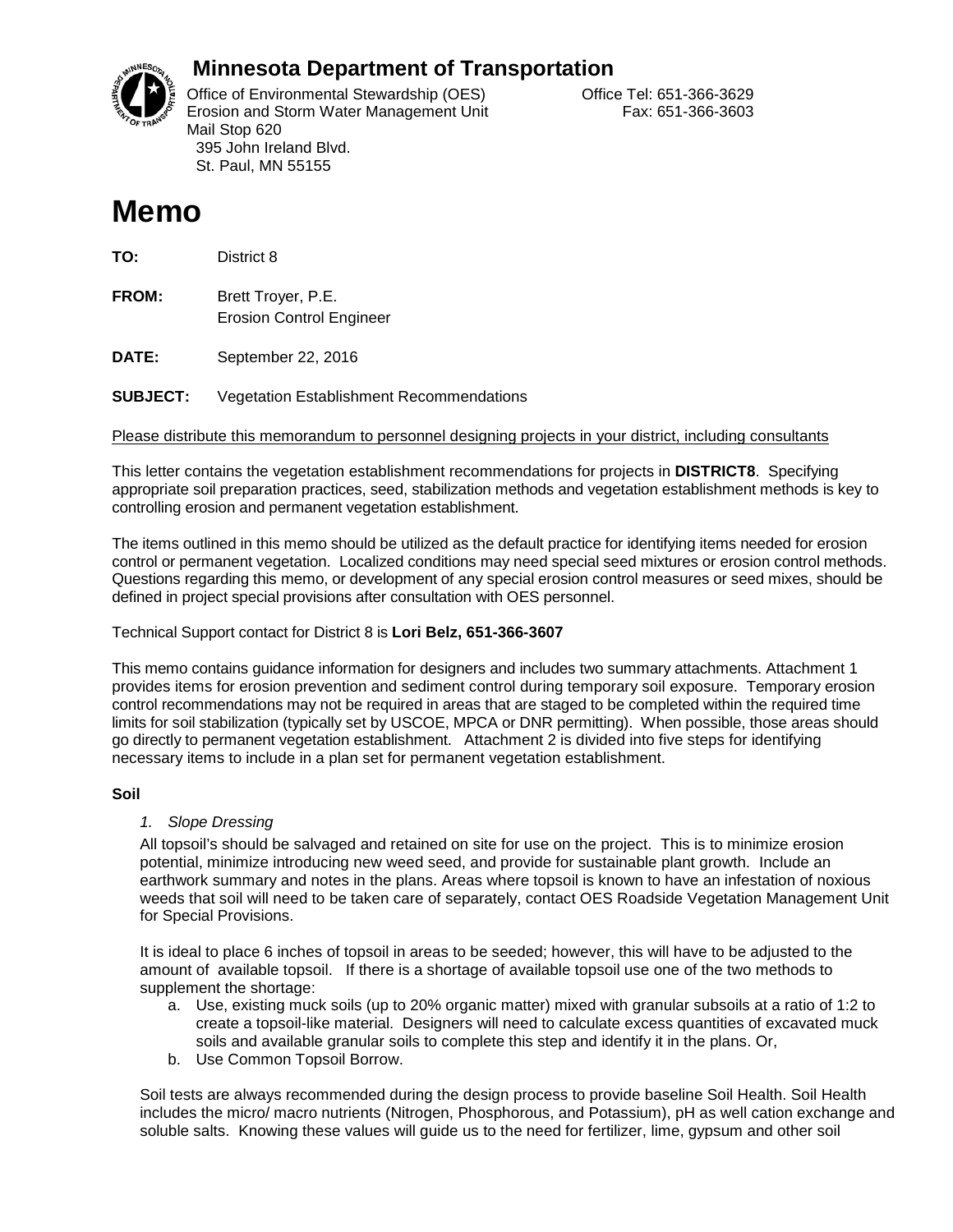amendments. This will help to maximize vegetation establishment and minimize impacts to our waters. The University of Minnesota (UofM) Soil Testing and other private laboratories can perform the soil analysis and provide recommendations for fertilizer ratios/rates as well as other soil amendments. Request the UofM Soil Analysis Package 2 for Professional Turf Management or equivalent to obtain the baseline Soil Health values.

#### *2. Topsoil Material (Spec 3877)*

These are soils that are provided to solve availability, specific slope, bio-retention, bio-detention and ditch stability problems.

- a. Common Topsoil Borrow: General use topsoil to supplement existing topsoil to meet the minimum depth of 4 inches.
- b. Loam Topsoil Borrow: General landscape and planting beds if soils are deficient in rooting potential.
- c. Sandy Clay Loam Topsoil Borrow: Processed topsoil for placement on turf reinforcement mats, cellular confinements systems, tied or untied concrete mats, and for tree root protection or restoration.
- d. Rooting Topsoil Borrow: General rooting soils, with excellent drainage characteristics composed of three material components of sand, compost and loam topsoil Borrow
- e. Boulevard Topsoil Borrow: High performance median landscape bed media that supplies proper level of compaction, water holding capacity and nutrient retention of equal parts of loam, sand, and compost
- f. Filter Topsoil Borrow: Well drained water quality planting and filtration/infiltration medium composed of a sand/compost blend.
- g. Organic Topsoil Borrow: Excellent turf growing medium or supplementing existing poor topsoil, consisting of a blend of the salvaged topsoil and compost.

#### **Soil Preparation (Spec 2574)**

Identified as Step 1 in the Permanent Vegetation Establishment table (Attachment 2)

*1. Subsoiling*

Designate areas that are not to be used for staging, or driving (eg. infiltration treatments, wetland soil edges, certain utilities, Areas of Environmental Sensitivity). Storage areas for equipment, stockpiles, and materials (i.e. Precast Median Barriers), temporary haul and access roads must be de-compacted before final turf establishment. Provide a subsoiling pay item quantity for these areas where vegetation is proposed.

*2. Soil Bed Preparation*

Provide this for all areas that will require turf establishment. Provide in the plans soil bed preparation, pay item 2574.578 on slopes flatter than 1:2 and Soil tracking, pay item 2574.580 on slopes 1:2 and steeper.

*3. Lime (Spec 3879)* 

Lime is helpful in establishing vegetation in acidic type soils. Lime recommendations are typically based on soil test pH results. If soil tests indicate the pH is below 6.3 apply 2 tons/acre of agricultural lime on the project.

*4. Fertilizer (Spec 3881)*

The three types for vegetation establishment are as follows; Type 1 is commercial, type 3 is slow release nitrogen, and type 4 is natural base. It is the designer's responsibility to include the fertilizer analysis (N:P:K ratios) and application rates as a note in the statement of estimated quantities or tabulation sheets. One example is shown below (quantities, analysis, and application rates will need to be filled in appropriately):

| <b>STATEMENT OF ESTIMATED QUANTITIES</b> |           |          |                          |     |    |            |  |  |
|------------------------------------------|-----------|----------|--------------------------|-----|----|------------|--|--|
| Tab                                      | Sheet No. | Unit     | <b>Total Estimated</b>   |     |    |            |  |  |
|                                          |           |          |                          |     |    | Quantities |  |  |
|                                          | 123       | 2574.508 | <b>Fertilizer Type 3</b> |     | LB | <b>XXX</b> |  |  |
|                                          | 123       | 2574.508 | Fertilizer Type 4        | (2) | LΒ | <b>XXX</b> |  |  |

(1) Fertilizer analysis xx-xx-xx, application rate aaa lbs/acre for seed areas Fertilizer analysis xx-xx-xx, application rate bbb lbs/acre for sod areas

(2) Fertilizer analysis yy-yy-yy, application rate ccc lbs/acre for seed areas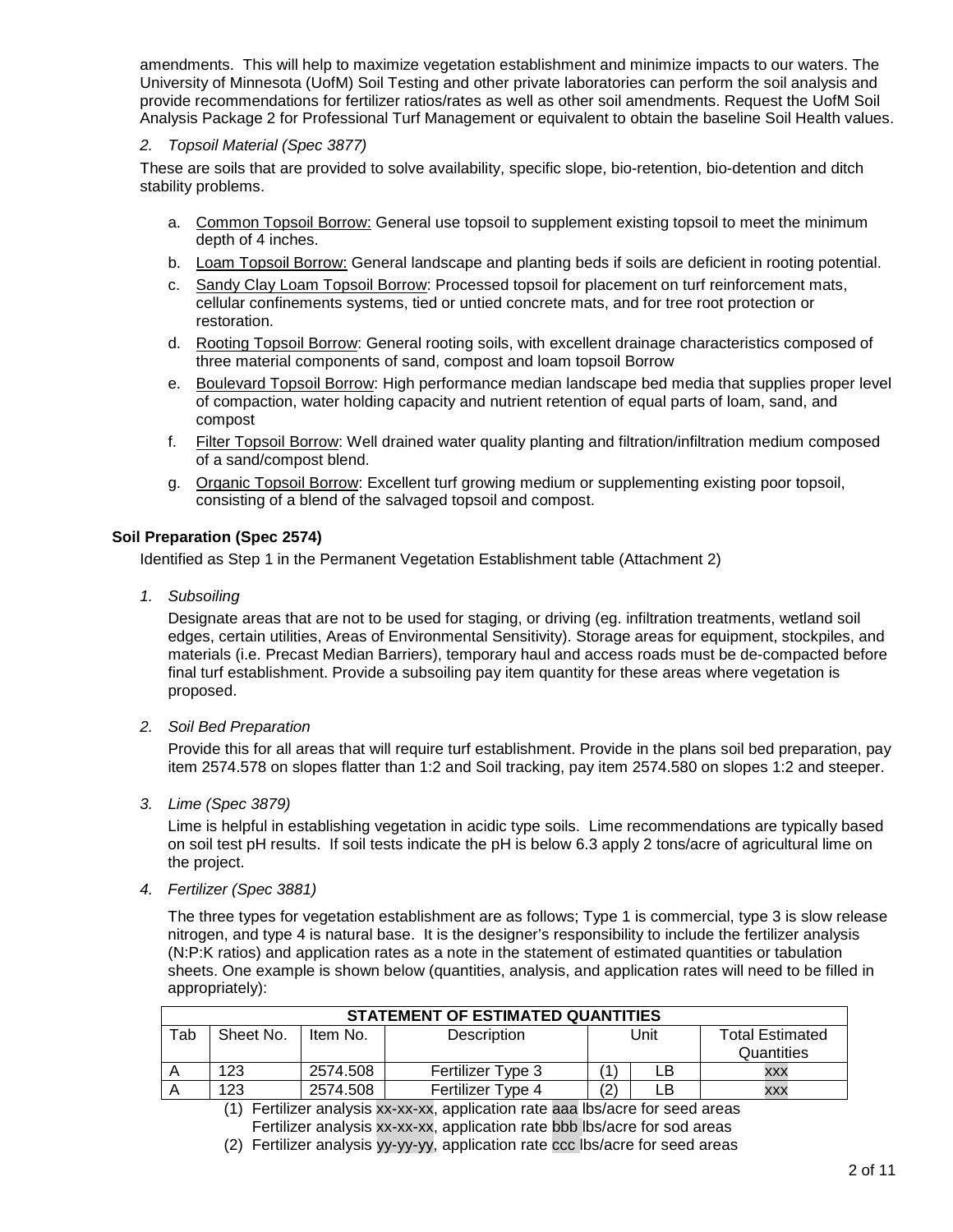If you have multiple fertilizer analyses of the same fertilizer type it can further be broken down and shown in the tab sheets to break down the pounds of each.

#### **Turf Establishment (Spec 2575)**

Turf establishment lump sum is for establishing permanent soil covers for small areas, typically under 2.5 acres in size. These would include turn lane construction, lighting projects, and culvert replacement.

**NOTE:** Provide a note in the statement of estimated quantities or tabulations when the seed mixture requirement differs from the 25-141 mixture shown in the 2575 that modifies any of the standard language of this item as shown in 2575.3 L specification.

Temporary Erosion Control is not part of this item and will need to be addressed and incorporated into the plans separately.

#### **Seed (Spec 2575)**

Identified as Step 1 in Attachment 1 and Step 2 in Attachment 2

- *1. Seeding (Spec 2575)*
	- Provide a seeding pay item for all temporary and permanent seeding operations.
	- For temporary seeding purposes provide the following;
		- i. Use the seeding pay item when seeding contiguous areas larger than 2.0 acres.
		- ii. Use rapid stabilization methods for areas that are: less than 2.0 acres, near water, or where stormwater leaves project limits. The plan must indicate areas for Rapid Stabilization; quantities should include an estimate of multiple applications based on staging or phase of construction. These are for small critical areas, scattered over the project site. Use in Areas of Environmental sensitivity (AES) and may be noted on plan sheet as 'Site Management Plan Area.

The seeding method depends on the soil type and existing plant materials. On occasion there may be need to indicate the seeding method for final or temporary stabilization.

- Drill seeding
	- i. Specify drill inter-seeding for native or general seed mixtures when seeding into either an established temporary vegetative cover or areas where temporary straw mulch is placed.
- Broadcast seeding
	- i. Hydraulic application: Specify in all plans for temporary seeding and seeding of difficult areas such as slopes steeper than 1:2, limited access, or saturated soils.
	- ii. Hand application: Specify for small areas, areas under maintenance restrictions, and erosion failures. This can be for either native or general seed mixtures. If hand raking of seeding is specified, indicate as incidental.

#### *2. Seed Mixture (Spec 2575, 3876)*

MnDOT is increasing the use of native species on the roadsides. The 2X-XXX series (composed of primarily non-native species) will continue to be utilized on regularly mowed areas such as in-slopes (e.g. top 8-15ft) and residential and commercial areas. The 3X-XXX series (composed primarily of native species) were designed to protect and enhance natural resources, promote biodiversity, support pollinator habitat, display native vegetation, introduce travelers to the regional physical or biological character of the native landscape, and enhance visual quality by using vegetation to frame or screen views to and from the roadway corridor.

The seed mixture will depend on location (within project or region of the state), functional outcome, and soil type. Seed mixes are formulated to provide quicker cover initially while the longer term species establish. The seed mix application rates are based on Pure Live Seed (PLS) and the seed mix number provides information about the use and content of the mix. This numbering system can be used to guide the designer in choosing the right mix for a given site on the project.

See Attachments 1 & 2 for general seed recommendations. For specific composition of a seed mix refer to the MnDOT Seeding Manual. If the project has unique seed requirements (such as wetland restoration, Areas of Environmental Sensitivity, etc.) consult with OES for guidance.

a. Temporary Seed Mixtures (3876) - see Attachment 1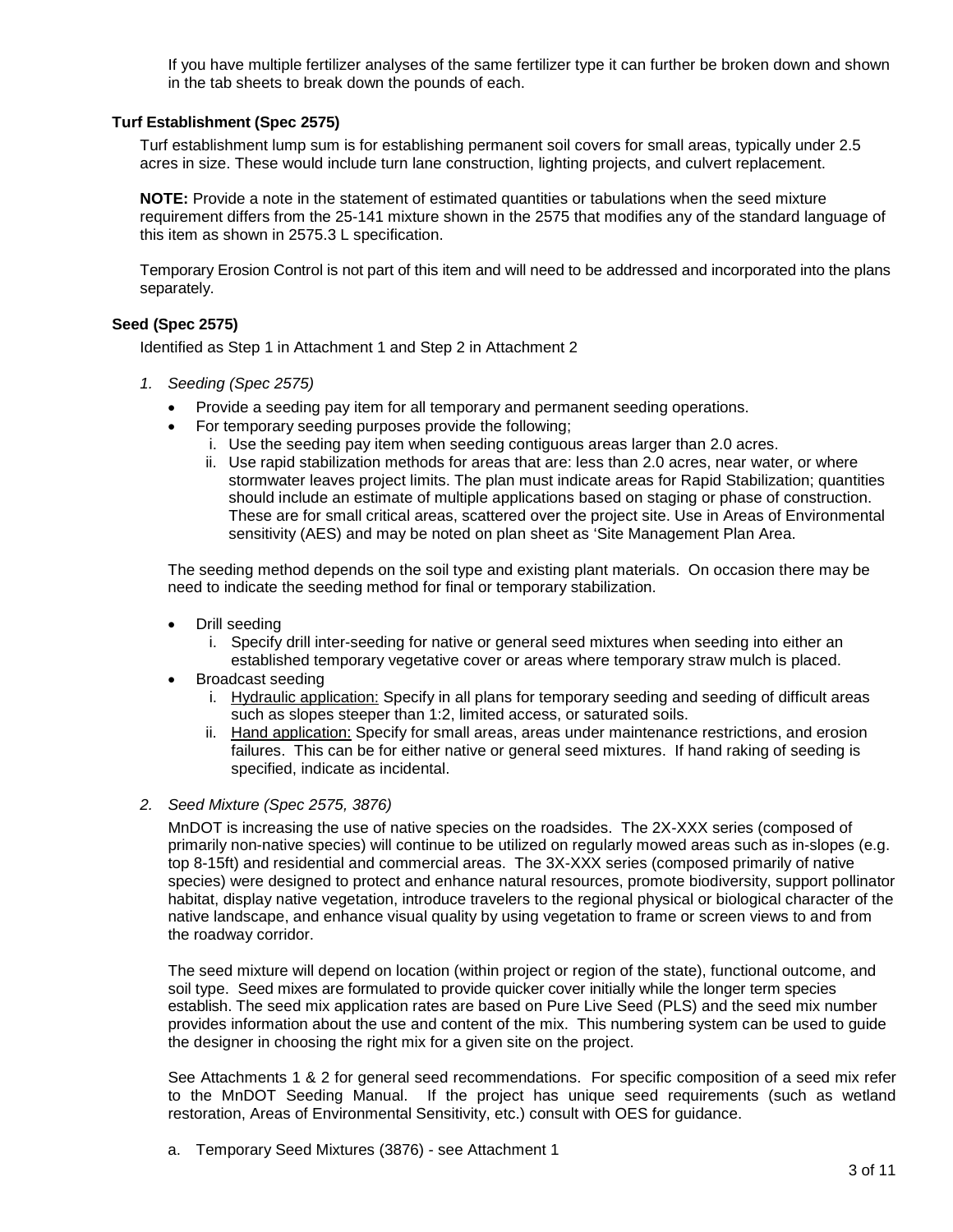Provide a seed pay item for temporary seeding purposes when seeding contiguous areas larger than 2.0 acres. Seed mixture 21-xxx is for short term stabilization of 1 season and 22-xxx is for longer term stabilization, 2 or more seasons.

b. Permanent Seed Mixtures (3876) - see Attachment 2

It will become more common to have projects with both native mixes and non-native mixes. An example would be to have native mixes (3X-XXX series) on the back-slope and ditch bottom, while the in-slope and/or median may be a non-native mix (2X-XXX series). The use of native seed mixes are often required along Prairie Passage Routes (see below), adjacent to public lands (E.G. parks and forests under federal or state jurisdiction), or used to mitigate impacts regulated by other agencies.

This is a standard condition of the DNR General Permit to MnDOT for repair or bridges and culverts (GP2004-0001). The DNR may also require that native vegetation be utilized when projects run through or adjacent to DNR managed lands such as Wildlife Management Areas, Scientific & Natural Areas, Public Access, State Parks, State Forests, etc.

Native vegetation suitable to the local habitat is also recommended when projects run through or adjacent to areas that include rare species, in areas identified as a Site of Biodiversity Significance, or in an Area of Environmental Sensitivity (AES). The DNR is not alone in these requirements. Use of native vegetation can come up by request from adjacent landowners or in other regulatory compliance measures (see environmental documentation and permits).

For ADA projects, use the seed mixes or sod types recommended for frequently mowed areas in the SEED section of attachment 2.

#### **Prairie Passage Routes**

In 1993, the FHWA gave funding to departments of transportation in Minnesota, Iowa, Missouri, Kansas, Oklahoma and Texas to develop a prairie passage. The goal of the prairie passage is to protect native grasses and wildflowers along the roadside right-of-way; plant native grasses and wildflowers along the roadside right-of-way; and promote the awareness of prairie related natural and cultural resources.

District 8 has four roads designated as part of the prairie passage. Projects constructed on these roads shall use native vegetation

- US highway 75 from I-90 north to the junction of TH 30 at Pipestone
- $\triangleright$  TH 23 from Pipestone northeast to the junction of TH 212 at Granite Falls
- $\triangleright$  TH 212 from Granite Falls northwest to Montevideo
- > The shared route of TH 7 and US highway 59 from Montevideo NW to Appleton

Secondary routes that should be planted with native vegetation include:

- > TH 12 from Kerkhoven to Willmar
- $\triangleright$  TH 14 from Lake Benton to the Brown County Line
- > TH 23 from Granite Falls to Willmar
- > TH 75 from the Rock County Line to Lake Benton
- $\triangleright$  TH 75 from Madison to Ortonville
- > TH 71 from Morton to Olivia

**TH 212** from Glencoe to Granite Falls is designated as a Minnesota State Wildflower Route. The corridor should be planted with a native mix.

Projects constructed on these roads shall use native vegetation, specify native seed mixes and prairie mulch (type 7 mulch).

#### *3. Sod (Spec 2575, 3878)*

Sod should be used in areas where it can be maintained as necessary for instant erosion control. Areas where sod may be considered are residential lawns, urban areas, and areas of concentrated flow where erosion is a concern. It is important to specify the correct type of sod (Lawn, Mineral, or Salt tolerant) for the area. Lawn Sod is appropriate for residential use; Mineral Sod is appropriate for granular, sandy soils; Salt-tolerant Sod is appropriate for high traffic areas at boulevards, road edges, and medians where salt use is expected.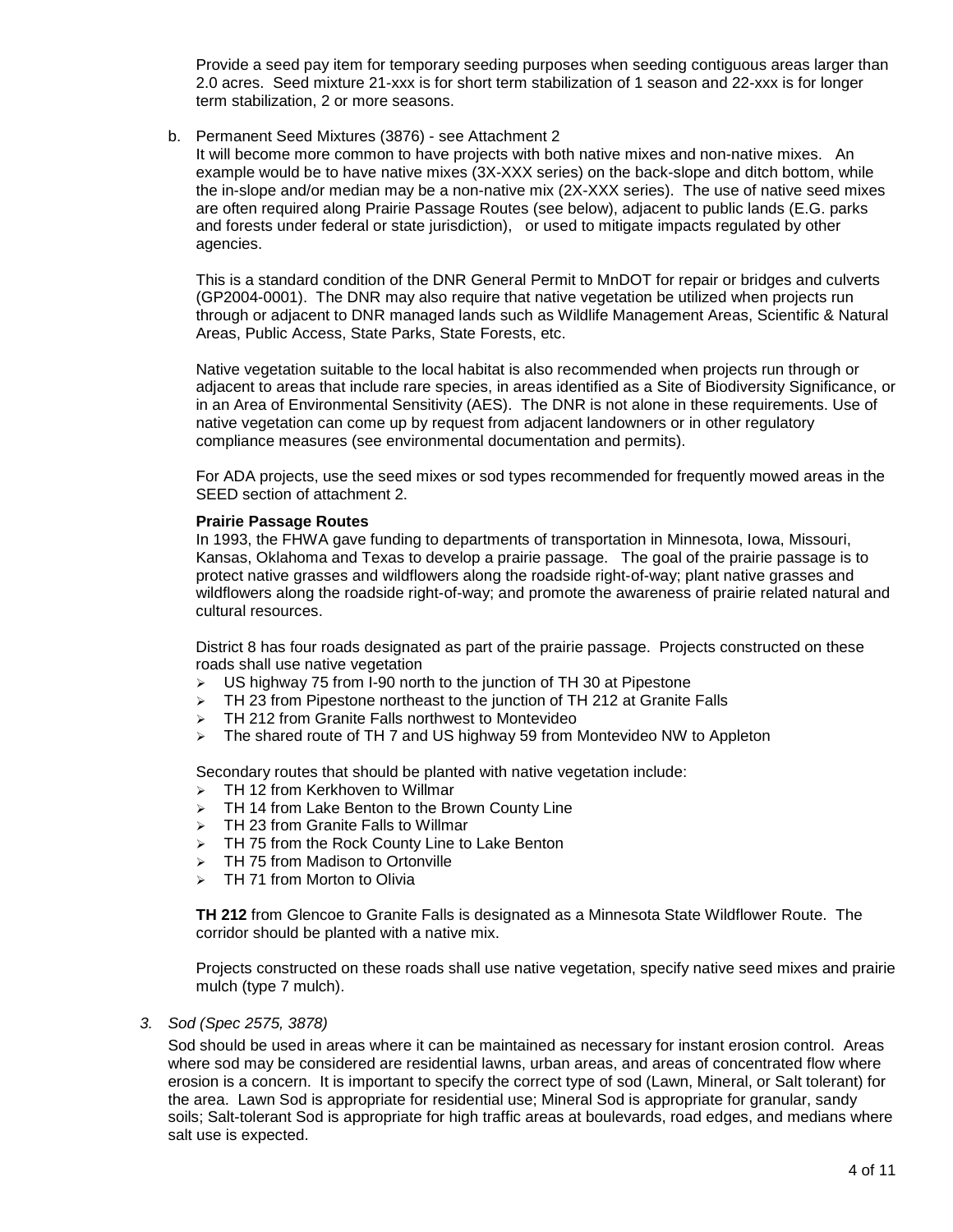#### **Stabilizing Covers (Spec 2575)**

All projects will have one or more of the following stabilizing covers to limit erosion and aid in plant germination, identified in Attachments 1 & 2.

1. *Mulch (spec 3882)* 

MnDOT recommends that all projects use Type 3 Mulch, but it is not a standard. Type 3 Mulch is a clean grain straw, certified to be free of noxious weeds by the Minnesota Crop Improvement Association.

**NOTE:** Use Type 1 or Type 3 mulch in areas that are 2 acres and larger and/or widths greater than 8 feet.

- *a. Type 1 Mulch:* Use as an alternative to Type 3 Mulch with the temporary or Non-native seed mixtures. Provide disk anchoring for this item.
- *b. Type 3 Mulch:* Use in areas that specify native seed mixes. Provide disk anchoring for this item.
- c. *Type 4 Mulch:* Use in areas where crimping is difficult and on slopes without ravine drainage (specify either Type 1or 3 Mulch, depending on seed mixture).
- d. *Type 5 Mulch:* made from ground-up grubbed trees, can be used in combination with silt fence in ditch bottoms to provide flow control and nutrient adsorption, traction on clay soils, tree root protection, slash mulch for slopes, and temporary access roads.
- e. *Type 6 Mulch:* Use in Landscape beds
- *f.* Type 8: specified to enhance an existing prairie, or to create a new one. Not to be relied on solely for seed.
- g. Type 9: Should be specified as filter aggregate as a toe guard for silt fence, filter berms around inlets, or diversion berms against curbs or as a landscape rock.
- 2. *Erosion Control Blankets\* (Spec 3885)*

The netting is available in several forms and categorized by degradation type (synthetic or natural) and function.

All ditches that discharge water off the site should have additional quantities of blanket for the last 200 feet for temporary conditions associated with all stages of the project. Most soil or compost filled riprap will require a blanket to aid in germination and soil protection during flow conditions. In critical areas, specify as a note in the Statement of estimated quantities or tabulations that maintenance on the blanket is required.

- *a. Category 0:* Short lived, rapid degrade. For areas <1:3 with regular mowing. This includes areas where turf grass seed is specified.
- *b. Category 3\*\*:* For slopes 1:3 to 1:2 and channel grades < 3%.
- *c. Category 4\*\*:* For slopes between 1:2 and 1:1 and channel grades<5%. Typically specified with erosion stabilization mats for seed germination.
- d. *Category 6: Semi* Permanent surface stabilization. Not soil filled. For channel grades <7%.

**\*NOTE:** Include the standard detail sheet for the head trench and stapling pattern when blankets are specified in the plans.

**\*\*NOTE:** Category 3 & 4 control blankets now have the suffix P or N as a pay item. P is for synthetic netting and N is for natural netting. These suffixes must be identified in pay item tabulations. Synthetic netting (3P or 4P) may be prohibited due to adjacent landowner requests, mow areas, permit requirements, or rare species. Check environmental review documentation and permits prior to selecting this item. Natural netting (3N or 4N) or other methods of mulch protection should be specified for these situations. Provide a note in the statement if estimated quantities or tabulation sheets if wood fiber is desired.

#### 3. *Hydraulic Erosion Control Products (3884)*

Hydraulic matrix products can be used both for temporary conditions and permanent turf establishment*.* 

- a. Use Hydraulic mulch for short term temporary cover such as stockpiles and slopes that do not receive concentrated flow. Use a 3x-5x multiplier of the permanent turf areas for each construction season. This also can be used as an alternate to Type 1 Mulch on flat lawn areas.
- b. Use Hydraulic Bonded Fiber Matrix for difficult access locations with safety concerns and without concentrated storm water flows. May prevent rapid seedling establishment.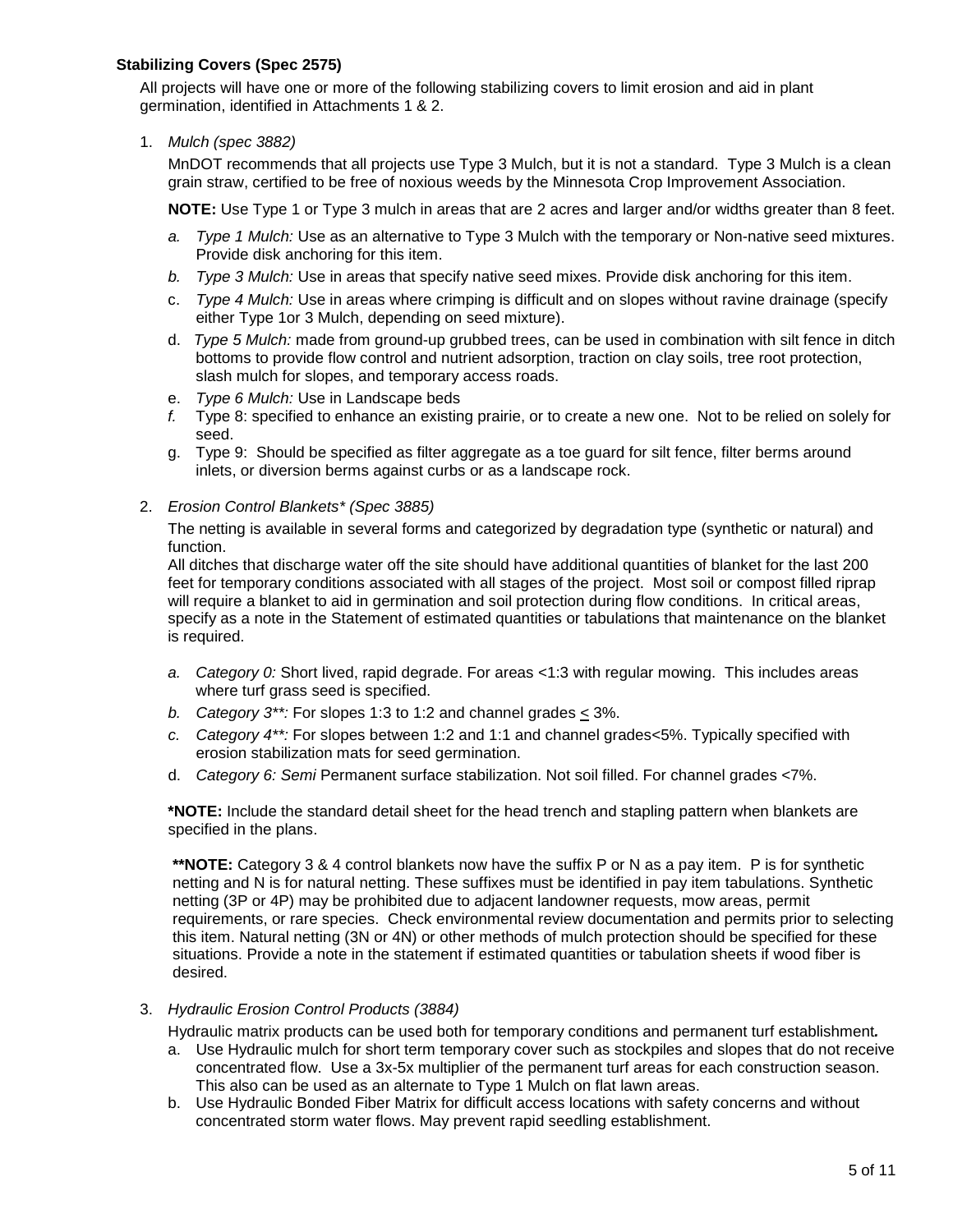- c. Use Hydraulic Reinforced Fiber Matrix for longer term temporary cover for erosive soils and for over wintering conditions. This also can be used as an alternate to erosion control blanket for permanent turf establishment, except in ditches.
- d. Use Hydraulic Compost to supplement weak sandy soils and act as an erosion control mat for use on slopes less than 1:6.

#### **Poly Coverings (Spec 3888)**

Alternatives to temporary seeding or Rapid Stabilization consider using temporary poly covering in areas adjacent to rivers, bridge abutments, and other steep slope. The contractor will be able to 'open and close' this cover every day while completing the work. Include a pay item 2575.518 temporary poly covering.

Provide a note in the statement of estimated quantities or tabulations which poly covering is required, if any. Woven geotextile type V; reinforced poly tarp; or reinforced polyethylene sheeting.

#### **Turf** *Reinforcement Mats (Spec 3885)*

All turf reinforcement mats (TRM's) are soil filled with Sandy Clay Loam Topsoil Borrow. The TRM should be designed based on bed shear. Categories 1-3 provide a range of bed shear stabilization between 2.1 and 8lbs/ft<sup>2</sup>. Category 4 is for steep slope surface stabilization where high tensile strength is required. When a TRM is called for in the plan, provide the appropriate category of erosion control blanket (typically Cat 4) as a separate pay item.

**NOTE:** Provide special installation details in the plan that includes head and check trenching, overlap, and stapling, pin, rod or some other attachment. Contact OES for these details.

#### **Watering (Spec 2575)**

For areas where it is critical to obtain good turf cover water is a must. For watering slopes adjacent to infiltration areas and ponds provide a watering pay item. For watering of Turf Reinforcement Mats, steep slopes, RSS walls provide temporary irrigation/water by special provision. Contact OES for watering provision guidance.

#### **Vegetation establishment and Weed Control (Spec 2575)**

Identified as Step 5 'Establishment' in Attachment 2

1. *Mowing*

Provide a mowing pay item on projects with seeding and duration of more than three months. The suggested quantity in Attachment 2 is an average and may need to be adjusted based on the project.

**NOTE:** Provide the following in the construction notes:

o *Mowing schedule (to the extent possible within the time frame of the project):*

*Mow after seeding and starting when the majority of vegetation is 12"-18" high. Set mower to a height of 6" – 10".*

*Mow non-native seeding areas once or twice to control weeds.* 

*Mow native seeding areas approximately 3 times at 1-month intervals in the first growing season after planting, and 2 times at 1-month intervals in the second growing season*.

2. *Weed Spraying* 

Include weed spraying and weed spray mixture pay items on all projects. Attachment 2 shows an approximate quantity to use as well as a general herbicide recommendation. This herbicide will control most noxious weeds but not all. Noxious weed locations can be obtained from district maintenance staff. If specific noxious weed issues are known during the design phase, contact OES Roadside Vegetation management Unit to for more site-specific recommendations.

**NOTE:** Provide the following in the tabulation notes:

o *Weed spraying to be done throughout the project to control and prevent the spread of weeds. Submit a pesticide application record to the engineer for each application. Weed spraying will be measured by the area covered or area spot sprayed by herbicide and successfully applied as indicated by dead noxious weeds. Weed spray mixture will be measured by volume of herbicide furnished and used.* 

Attachment 1: Temporary Erosion Control Recommendations Attachment 2: Permanent Vegetation Establishment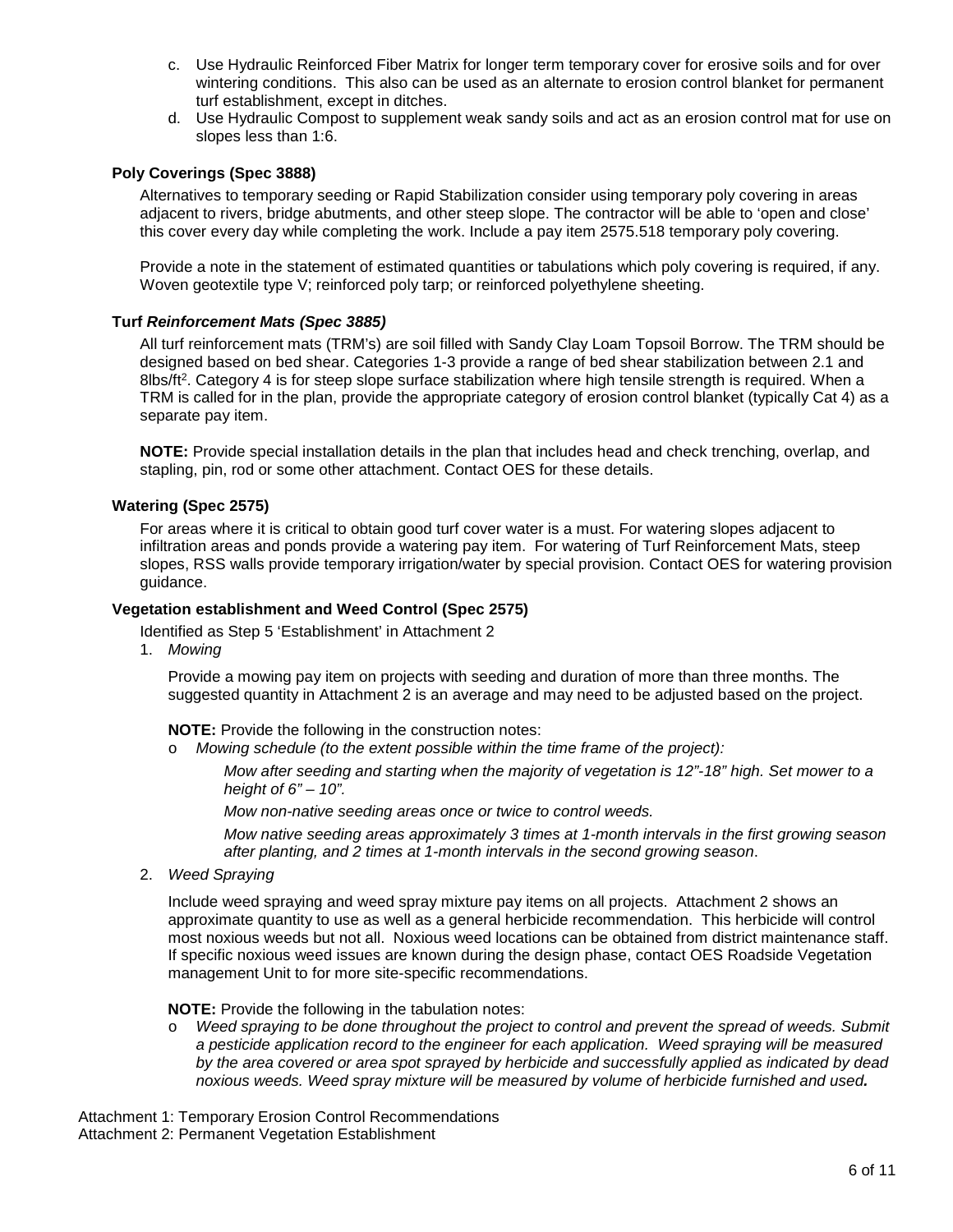### **Attachment 1: Temporary Erosion Control Recommendations**

These recommendations are for general temporary erosion control general. Select the appropriate items at each step. To address different conditions within a project, it is likely that more than one item from each step (or pairings between steps) will be required for your project.

| Step 1: | <b>SEED MIXTURES</b> |                     |                                      |     |                                                                               |                                                   |  |  |  |
|---------|----------------------|---------------------|--------------------------------------|-----|-------------------------------------------------------------------------------|---------------------------------------------------|--|--|--|
|         | ITEM NO.             | <b>DESCRIPTION</b>  | <b>UNITS</b><br><b>RATE</b><br>Notes |     |                                                                               |                                                   |  |  |  |
|         | 2575.502             | SEED MIXTURE 21-111 | 100 LBS/ACRE                         | LB. | less than 1 year, spring/summer seeding                                       |                                                   |  |  |  |
|         | 2575.502             | SEED MIXTURE 21-112 | 100 LBS/ACRE                         | LB. | for less than one year, fall seeding                                          |                                                   |  |  |  |
|         | 2575.502             | SEED MIXTURE 21-113 | 110 LBS/ACRE                         | LB  | for less than one year, use on poor soils                                     |                                                   |  |  |  |
|         | 2575.502             | SEED MIXTURE 32-241 | 38 LBS/ACRE                          | LB. | for 1-5 years, where native mixes will be used for permanent<br>establishment |                                                   |  |  |  |
|         | 2575.502             | SEED MIXTURE 22-111 | 30.5 LBS/ACRE                        | LB  | for 1-2 years                                                                 | where turf or introduced                          |  |  |  |
|         | 2575.502             | SEED MIXTURE 22-112 | 40 LBS/ACRE                          | LB. | for 3-5 years                                                                 | mixes will be used for<br>permanent establishment |  |  |  |

| Step 2: | <b>FERTILIZER</b> |                          |              |       |                                    |  |  |
|---------|-------------------|--------------------------|--------------|-------|------------------------------------|--|--|
|         | <b>ITEM NO.</b>   | <b>DESCRIPTION</b>       | <b>RATE</b>  | UNITS | <b>Notes</b>                       |  |  |
|         | 2574.508          | <b>FERTILIZER TYPE 1</b> | 200 LBS/ACRE | LB    | according to soil test or 10-10-20 |  |  |

| Step 3: |                 |                                                                                                                                         | <b>STABILIZING COVERS</b> |              |                                                                                                                          |                                                                      |  |  |
|---------|-----------------|-----------------------------------------------------------------------------------------------------------------------------------------|---------------------------|--------------|--------------------------------------------------------------------------------------------------------------------------|----------------------------------------------------------------------|--|--|
|         | <b>ITEM NO.</b> | <b>DESCRIPTION</b>                                                                                                                      | <b>RATE</b>               | <b>UNITS</b> | <b>Notes</b>                                                                                                             |                                                                      |  |  |
|         | 2575.511        | MULCH TYPE 1                                                                                                                            | 2 TONS/ACRE               | TON          | Slopes $\leq$ 1:3                                                                                                        | Where 2X-XXX mixes will be<br>used permanent                         |  |  |
|         | 2575.511        | <b>MULCH TYPE 3</b>                                                                                                                     | 2 TONS/ACRE               | TON          | Slopes $\leq$ 1:3                                                                                                        | Where3X-XXX mixes will be<br>used for permanent                      |  |  |
|         | 2575.519        | <b>DISK ANCHORING</b>                                                                                                                   |                           | ACRE         |                                                                                                                          |                                                                      |  |  |
|         | 2575.56         | <b>HYDRAULIC MULCH</b>                                                                                                                  |                           | LB.          | Stock piles, slopes <1:6                                                                                                 |                                                                      |  |  |
|         | 2575.562        | <b>HYDRAULIC STABILIZED FIBER MATRIX</b>                                                                                                | 3000 lbs/ACRE             | LB.          | Season of construction                                                                                                   | Use on slopes $\leq$ 1:3, stockpiles                                 |  |  |
|         | 2575.562        | <b>HYDRAULIC BONDED FIBER MATRIX</b>                                                                                                    | 3500 lbs/ACRE             | <b>LB</b>    | Season of construction                                                                                                   | Use on slopes $<$ 1:1                                                |  |  |
|         | 2575.562        | <b>HYDRAULIC REINFORCED FIBER MATRIX</b>                                                                                                | 3900 lbs/ACRE             | <b>LB</b>    |                                                                                                                          | Use on slopes $\leq$ 1:1, over<br>winter                             |  |  |
|         | 2575.570        | <b>RAPID STABLILZATION METHOD 2</b>                                                                                                     | <b>NA</b>                 | <b>ACRE</b>  | For areas up to 2 acres; use on slopes < 1:3 within 200 feet of<br>surface waters. (min 1/2 acre)                        |                                                                      |  |  |
|         | 2575.571        | RAPID STABLILZATION METHOD 3*                                                                                                           | 6MGAL/acre                | MGAL         | For areas up to 1.5 acres; use on slopes <1:3, within 200 feet of<br>surface waters (min 1/2 acre unit area application) |                                                                      |  |  |
|         | 2575.572        | RAPID STABLILZATION METHOD 4*                                                                                                           | <b>NA</b>                 | SQ. YD.      | within 200 feet of surface waters.                                                                                       | Fore areas up to 800 sq yd; use on slopes $1:3 - 1:2$ , ditches <4%, |  |  |
|         |                 | *Modify seed mix as a note in the Statement of estimated quantities or tabulations if permanent vegetation establishment is considered. |                           |              |                                                                                                                          |                                                                      |  |  |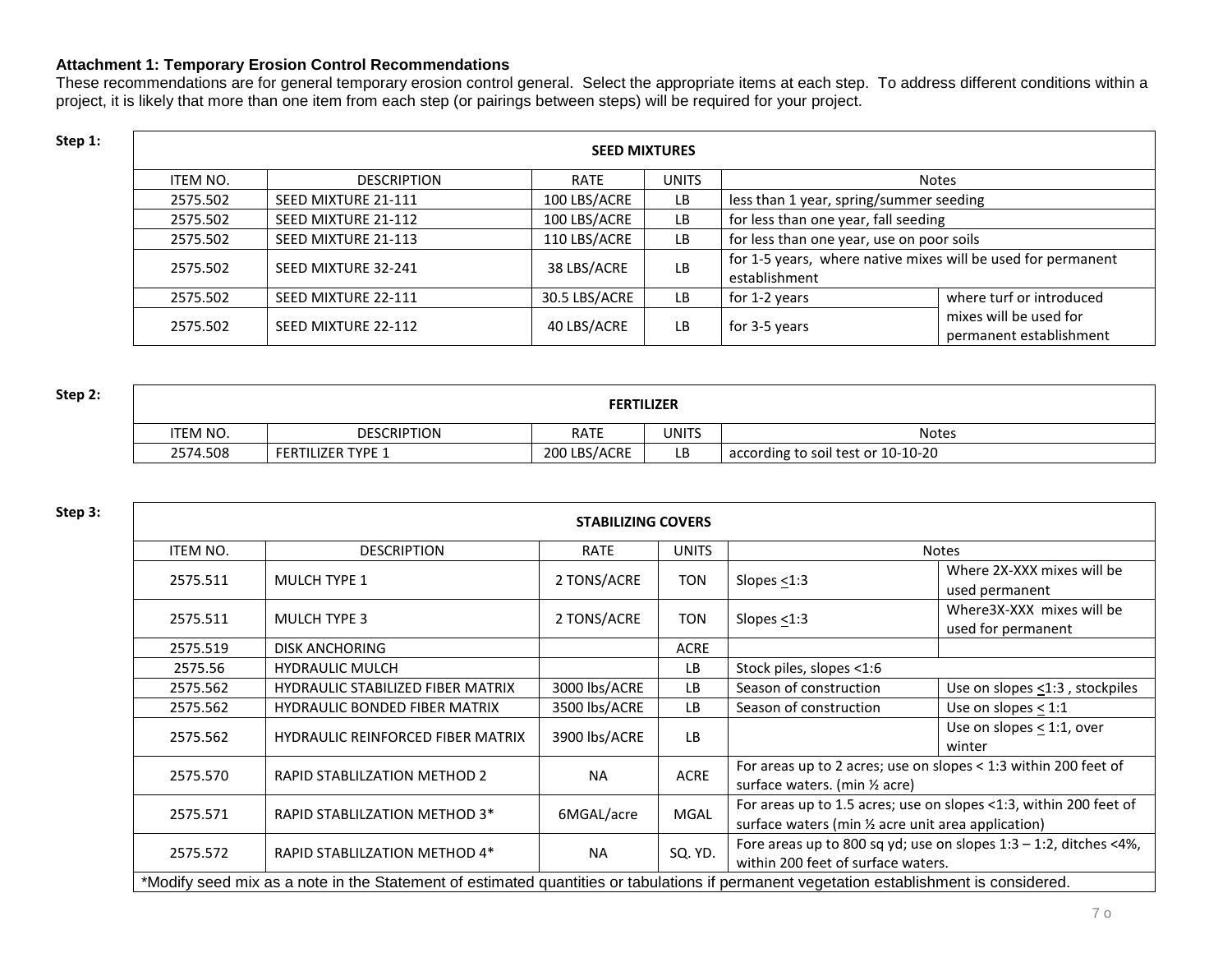#### **Attachment 2: Vegetation Establishment Recommendations**

These recommendations are for general vegetation establishment. Select the appropriate items at each step. To address different conditions within a project, it is likely that more than one item from each step (or pairings between steps) will be required for your project.

# **Step 1: Step 1: SOIL PREPARATION**

| ITEM NO. | <b>DESCRIPTION</b>   | RATE | UNITS | <b>Notes</b>        |
|----------|----------------------|------|-------|---------------------|
| 2574.575 | <b>SUBSOILING</b>    | ΝA   | ACRE  | Use on all projects |
| 2574.578 | <b>SOIL BED PREP</b> | ΝA   | ACRE  | Use on all projects |

| Step 2: |                 |                        |               | SEED <sup>*</sup> |                                                                                                                       |                                                                      |  |  |
|---------|-----------------|------------------------|---------------|-------------------|-----------------------------------------------------------------------------------------------------------------------|----------------------------------------------------------------------|--|--|
|         | <b>ITEM NO.</b> | <b>DESCRIPTION</b>     | <b>RATE</b>   | <b>UNITS</b>      |                                                                                                                       | <b>Notes</b>                                                         |  |  |
|         | 2575.501        | <b>SEEDING</b>         | <b>NA</b>     | <b>ACRE</b>       | Use on all projects                                                                                                   |                                                                      |  |  |
|         | 2575.502        | SEED MIXTURE 35-241    | 36.5 LBS/ACRE | LB.               | For backslopes, dry ditches,                                                                                          | For non-sandy soils                                                  |  |  |
|         | 2575.502        | SEED MIXTURE 35-221    | 36.5 LBS/ACRE | LB.               | areas not regularly mowed, or<br>areas above stormwater and<br>riparian plantings                                     | For sandy soils                                                      |  |  |
|         | 2575.502        | SEED MIXTURE 33-261    | 35 LBS/ACRE   | LB                | Stormwater and riparian plantings: within 10' of open water<br>(retention pond edges, streambanks, etc) and on bottom | (including 3' up from bottom) of infiltration ponds and wet ditches. |  |  |
|         | 2575.502        | SEED MIXTURE 25-141    | 59 LBS/ACRE   | LB.               | For general use on in-slopes                                                                                          | For non-sandy soils                                                  |  |  |
|         | 2575.502        | SEED MIXTURE 25-121    | 61 LBS/ACRE   | LB                | (e.g. top 8-15ft) and regularly<br>mowed areas                                                                        | For sandy soils                                                      |  |  |
|         | 2575.502        | SEED MIXTURE 25-151    | 120 LBS/ACRE  | <b>LB</b>         | Use in frequently mowed residential areas                                                                             |                                                                      |  |  |
|         | 2575.505        | <b>SOD TYPE LAWN</b>   | <b>NA</b>     | SQ YD             |                                                                                                                       |                                                                      |  |  |
|         | 2575.502        | SEED MIXTURE 25-131    | 220 LBS/ACRE  | <b>LB</b>         | Use in frequently mowed commercial areas and on boulevards                                                            |                                                                      |  |  |
|         | 2575.505        | SOD TYPE SALT TOLERANT | <b>NA</b>     | SQ YD             | Use in high traffic areas where salt use is expected (boulevards,<br>road edges, and medians)                         |                                                                      |  |  |

**\*** Native Vegetation (3X-XXX seed mix series) may be required due to adjacent landowner, permit requirements, rare species, Prairie Passage Routes (D1,D4,D6,D7,D8), or Areas of Environmental Sensitivity (Check Environmental Review documentation and permits).

| Step 3: | <b>FERTILIZER</b> |                                   |              |              |                                                                                       |  |  |  |
|---------|-------------------|-----------------------------------|--------------|--------------|---------------------------------------------------------------------------------------|--|--|--|
|         | ITEM NO.          | <b>DESCRIPTION</b>                | RATE         | <b>UNITS</b> | <b>Notes</b>                                                                          |  |  |  |
|         | 2574.508          | FERTILIZER TYPE 3 (slow release)  | 200 LBS/ACRE | LB.          | Use with 2X-XXX seed mixes near water and for sod; 22-5-10                            |  |  |  |
|         | 2574.508          | FERTILIZER TYPE 3 (slow release)  | 350 LBS/ACRE | LB           | Use with 2X-XXX seed mixes; 22-5-10                                                   |  |  |  |
|         | 2574.508          | FERTILIZER TYPE 3 (slow release)  | 200 LBS/ACRE | LB           | Use with 3X-XXX seed mixes in areas away from water; 22-5-10                          |  |  |  |
|         | 2574.508          | FERTILIZER TYPE 4 (natural based) | 180 LBS/ACRE | LB           | Use with 3X-XXX a near water;<br>18-1-8 for loam & clay loam, 17-10-7 for sandy soils |  |  |  |

**\*** These fertilizer analyses and rates are general recommendations. For best results the analysis and rates should be based on a soil test.